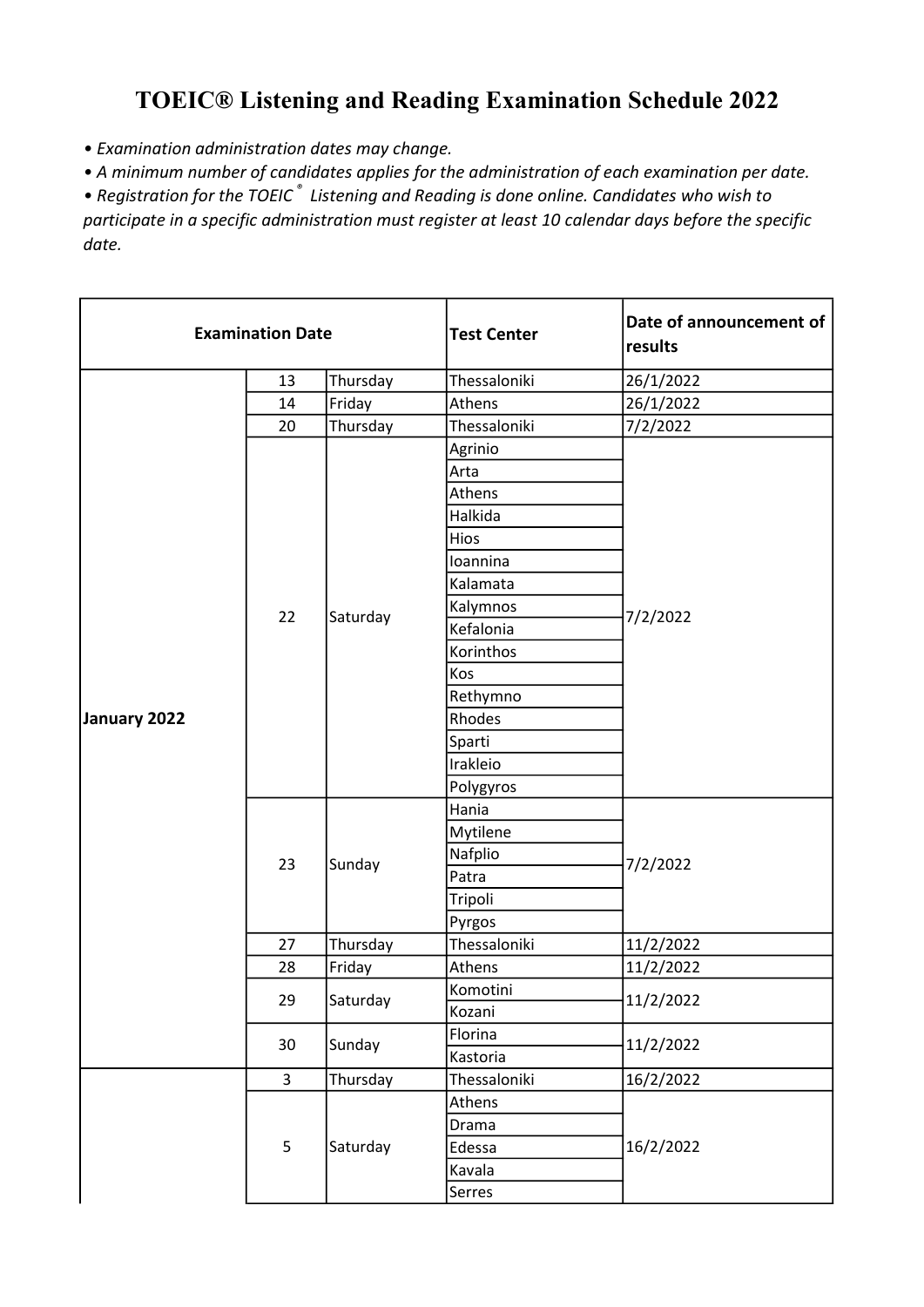| <b>Examination Date</b> |    |                    | <b>Test Center</b> | Date of announcement of<br>results |
|-------------------------|----|--------------------|--------------------|------------------------------------|
|                         |    |                    | Alexandroupoli     |                                    |
|                         | 6  | Sunday             | Orestiada          | 16/2/2022                          |
|                         |    |                    | Ptolemaida         |                                    |
| <b>February 2022</b>    | 10 | Thursday           | Thessaloniki       | 23/2/2022                          |
|                         | 11 | Friday             | Athens             | 23/2/2022                          |
|                         | 17 | Thursday           | Thessaloniki       | 2/3/2022                           |
|                         |    |                    | Athens             |                                    |
|                         |    |                    | Ioannina           | 2/3/2022                           |
|                         | 19 | Saturday           | Larissa            |                                    |
|                         |    |                    | Volos              |                                    |
|                         |    | Irakleio           |                    |                                    |
|                         | 20 | Sunday             | Hania              | 2/3/2022                           |
|                         | 24 | Thursday           | Thessaloniki       | 10/3/2022                          |
|                         | 25 | Friday             | Athens             | 10/3/2022                          |
|                         | 3  | Thursday           | Athens             | 17/3/2022                          |
|                         |    |                    | Thessaloniki       |                                    |
|                         | 10 | Thursday           | Thessaloniki       | 29/3/2022                          |
|                         | 11 | Friday             | Athens             | 29/3/2022                          |
|                         |    |                    | Igoumenitsa        |                                    |
|                         | 12 |                    | Kalamata           |                                    |
|                         |    |                    | Kerkyra            |                                    |
|                         |    | Saturday           | Korinthos          | 29/3/2022                          |
|                         |    |                    | Lamia              |                                    |
|                         |    |                    | Lefkada            |                                    |
|                         |    |                    | Neapoli (Lakonias) |                                    |
|                         |    |                    | Kalampaka          |                                    |
|                         |    |                    | Agrinio            |                                    |
|                         |    |                    | Karditsa           |                                    |
|                         | 13 | Sunday             | Nafplio            | 29/3/2022                          |
| <b>March 2022</b>       |    |                    | Patra              |                                    |
|                         |    |                    | Preveza            |                                    |
|                         |    |                    | Livadeia           |                                    |
|                         | 17 | Thursday           | Thessaloniki       | 4/4/2022                           |
|                         | 19 |                    | Athens             |                                    |
|                         |    |                    | Giannitsa          |                                    |
|                         |    |                    | Halkida            |                                    |
|                         |    |                    | Ioannina           |                                    |
|                         |    | Saturday           | Kalymnos           | 4/4/2022                           |
|                         |    |                    | Mytilene           |                                    |
|                         |    |                    | Rhodes             |                                    |
|                         |    | Xanthi<br>Irakleio |                    |                                    |
|                         |    |                    |                    |                                    |
|                         |    |                    | Arta               |                                    |
|                         | 20 | Sunday             | Hania              | 4/4/2022                           |
|                         |    |                    | Larissa            |                                    |
|                         |    |                    | Volos              |                                    |
|                         | 21 | <b>Thurcday</b>    | Athens             | 7111000                            |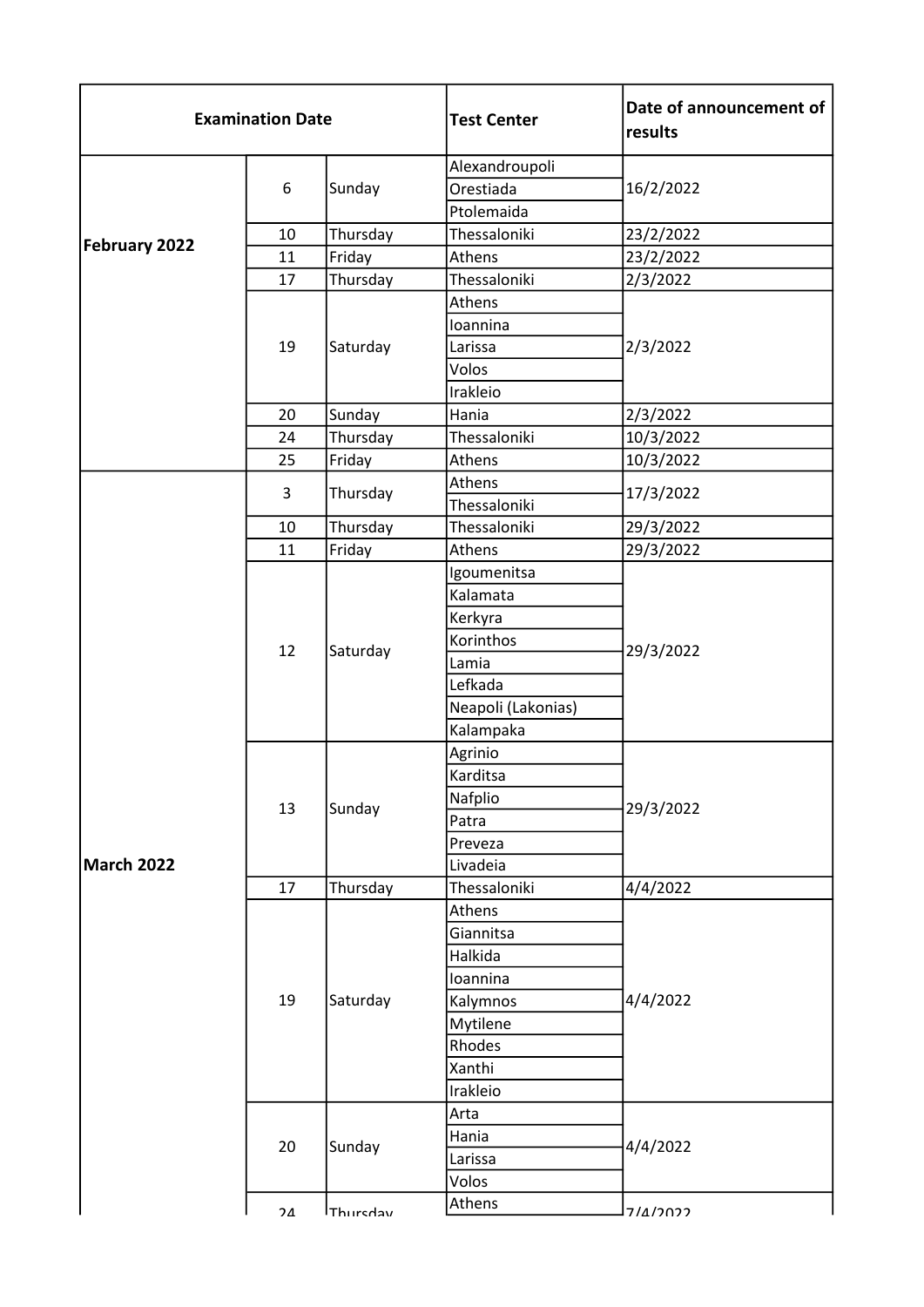| <b>Examination Date</b> |                |                    | <b>Test Center</b> | Date of announcement of<br>results |
|-------------------------|----------------|--------------------|--------------------|------------------------------------|
|                         | ᅎ              | <del>mursuay</del> | Thessaloniki       | 77472022                           |
|                         | 31             | Thursday           | Thessaloniki       | 13/4/2022                          |
|                         | $\mathbf{1}$   | Friday             | Athens             | 13/4/2022                          |
|                         | $\overline{7}$ | Thursday           | Thessaloniki       | 20/4/2022                          |
|                         |                |                    | Athens             |                                    |
|                         |                |                    | Katerini           |                                    |
|                         | 9              | Saturday           | Nafplio            | 20/4/2022                          |
|                         |                |                    | Pyrgos             |                                    |
|                         |                |                    | Korinthos          |                                    |
|                         | 10             | Sunday             | Tripoli            | 20/4/2022                          |
|                         | 14             | Thursday           | Thessaloniki       | 2/5/2022                           |
|                         |                |                    | Athens             |                                    |
|                         |                |                    | Drama              |                                    |
| April 2022              |                |                    | Florina            |                                    |
|                         |                |                    | Halkida            |                                    |
|                         |                |                    | Hios               |                                    |
|                         | 16             | Saturday           | Kalymnos           | 2/5/2022                           |
|                         |                |                    | Larissa            |                                    |
|                         |                |                    | Samos              |                                    |
|                         |                |                    | Serres             |                                    |
|                         |                |                    | Volos              |                                    |
|                         |                |                    | Irakleio           |                                    |
|                         | 28             | Thursday           | Thessaloniki       | 11/5/2022                          |
|                         | 29             | Friday             | Athens             | 11/5/2022                          |
|                         | 4              | Wednesday          | Polygyros          | 18/5/2022                          |
|                         | 5              | Thursday           | Thessaloniki       | 18/5/2022                          |
|                         | 6              | Friday             | Athens             | 18/5/2022                          |
|                         |                |                    | Ioannina           |                                    |
|                         | $\overline{7}$ | Saturday           | Kastoria           | 18/5/2022                          |
|                         |                |                    | Rethymno           |                                    |
|                         |                |                    | Irakleio           |                                    |
|                         | 8              | Sunday             | Agrinio            | 18/5/2022                          |
|                         |                |                    | Hania              |                                    |
|                         | 12             | Thursday           | Athens             | 25/5/2022                          |
|                         |                |                    | Thessaloniki       |                                    |
|                         | 14             | Saturday           | Hios               | 25/5/2022                          |
|                         |                |                    | Mytilene           |                                    |
| <b>May 2022</b>         | 18             | Wednesday          | <b>Kilkis</b>      | 1/6/2022                           |
|                         | 19             | Thursday           | Athens             | 1/6/2022                           |
|                         | 21             | Saturday           | Ikaria             | 1/6/2022                           |
|                         |                |                    | Milos              |                                    |
|                         | 22             |                    | Leros              |                                    |
|                         | Sunday         |                    | Skiathos           | 1/6/2022                           |
|                         | 26             | Thursday           | Athens             | 14/6/2022                          |
|                         |                |                    | Halkida            |                                    |
|                         |                |                    | Naxos              |                                    |
|                         | ንՋ             | l Caturday         | Rhodes             | $11/6/2022$                        |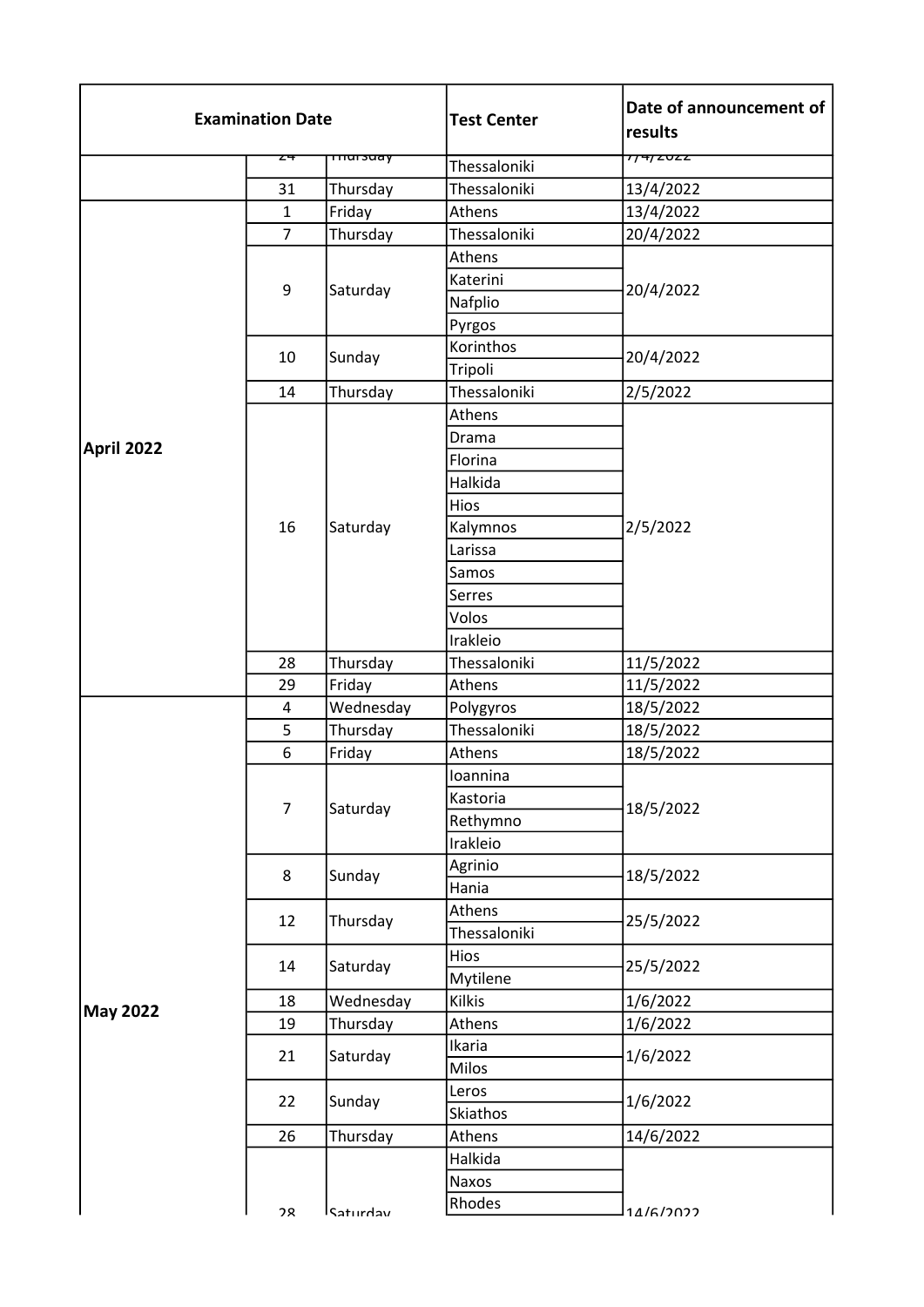| ᠴᡃᡟᠨᡋᢧ᠌᠌ <i>᠊ᡓ</i> ᡉᡓᡓ<br><del>saturuay</del><br>zσ<br>Samos<br>Santorini<br>Thessaloniki<br>Larissa<br>Sunday<br>14/6/2022<br>29<br>Volos<br>Athens<br>Thursday<br>Nea Moudania<br>27/6/2022<br>$\overline{2}$<br>Thessaloniki<br>Agios Nikolaos<br>Florina<br>Saturday<br>27/6/2022<br>4<br>lerapetra<br>Kerkyra<br>Preveza<br>Agrinio (Astakos)<br>Giannitsa<br>Hios<br>Kalymnos<br>Katerini<br>Kefalonia<br>5<br>Sunday<br>27/6/2022<br>Kos<br>Lefkada<br>Mytilene<br>Paros<br>Ptolemaida<br>Syros |
|--------------------------------------------------------------------------------------------------------------------------------------------------------------------------------------------------------------------------------------------------------------------------------------------------------------------------------------------------------------------------------------------------------------------------------------------------------------------------------------------------------|
|                                                                                                                                                                                                                                                                                                                                                                                                                                                                                                        |
|                                                                                                                                                                                                                                                                                                                                                                                                                                                                                                        |
|                                                                                                                                                                                                                                                                                                                                                                                                                                                                                                        |
|                                                                                                                                                                                                                                                                                                                                                                                                                                                                                                        |
|                                                                                                                                                                                                                                                                                                                                                                                                                                                                                                        |
|                                                                                                                                                                                                                                                                                                                                                                                                                                                                                                        |
|                                                                                                                                                                                                                                                                                                                                                                                                                                                                                                        |
|                                                                                                                                                                                                                                                                                                                                                                                                                                                                                                        |
|                                                                                                                                                                                                                                                                                                                                                                                                                                                                                                        |
|                                                                                                                                                                                                                                                                                                                                                                                                                                                                                                        |
|                                                                                                                                                                                                                                                                                                                                                                                                                                                                                                        |
|                                                                                                                                                                                                                                                                                                                                                                                                                                                                                                        |
|                                                                                                                                                                                                                                                                                                                                                                                                                                                                                                        |
|                                                                                                                                                                                                                                                                                                                                                                                                                                                                                                        |
|                                                                                                                                                                                                                                                                                                                                                                                                                                                                                                        |
|                                                                                                                                                                                                                                                                                                                                                                                                                                                                                                        |
|                                                                                                                                                                                                                                                                                                                                                                                                                                                                                                        |
|                                                                                                                                                                                                                                                                                                                                                                                                                                                                                                        |
|                                                                                                                                                                                                                                                                                                                                                                                                                                                                                                        |
|                                                                                                                                                                                                                                                                                                                                                                                                                                                                                                        |
|                                                                                                                                                                                                                                                                                                                                                                                                                                                                                                        |
|                                                                                                                                                                                                                                                                                                                                                                                                                                                                                                        |
|                                                                                                                                                                                                                                                                                                                                                                                                                                                                                                        |
|                                                                                                                                                                                                                                                                                                                                                                                                                                                                                                        |
|                                                                                                                                                                                                                                                                                                                                                                                                                                                                                                        |
| Veroia                                                                                                                                                                                                                                                                                                                                                                                                                                                                                                 |
| Thursday<br>9<br>Athens<br>4/7/2022                                                                                                                                                                                                                                                                                                                                                                                                                                                                    |
| Aidipsos                                                                                                                                                                                                                                                                                                                                                                                                                                                                                               |
| Didimoteiho                                                                                                                                                                                                                                                                                                                                                                                                                                                                                            |
| Ikaria                                                                                                                                                                                                                                                                                                                                                                                                                                                                                                 |
| 4/7/2022<br>11<br>Saturday<br>Limnos                                                                                                                                                                                                                                                                                                                                                                                                                                                                   |
| Orestiada                                                                                                                                                                                                                                                                                                                                                                                                                                                                                              |
| Thessaloniki                                                                                                                                                                                                                                                                                                                                                                                                                                                                                           |
| Alexandroupoli                                                                                                                                                                                                                                                                                                                                                                                                                                                                                         |
| Drama                                                                                                                                                                                                                                                                                                                                                                                                                                                                                                  |
| 4/7/2022<br>12<br>Sunday<br>Edessa                                                                                                                                                                                                                                                                                                                                                                                                                                                                     |
| Kavala                                                                                                                                                                                                                                                                                                                                                                                                                                                                                                 |
| Komotini                                                                                                                                                                                                                                                                                                                                                                                                                                                                                               |
| Athens                                                                                                                                                                                                                                                                                                                                                                                                                                                                                                 |
| 16<br>Thursday<br>11/7/2022<br>Thessaloniki                                                                                                                                                                                                                                                                                                                                                                                                                                                            |
| June 2022<br>Agrinio                                                                                                                                                                                                                                                                                                                                                                                                                                                                                   |
| Amfissa                                                                                                                                                                                                                                                                                                                                                                                                                                                                                                |
| Halkida                                                                                                                                                                                                                                                                                                                                                                                                                                                                                                |
| Ioannina                                                                                                                                                                                                                                                                                                                                                                                                                                                                                               |
| Karpenisi                                                                                                                                                                                                                                                                                                                                                                                                                                                                                              |
| Kastoria                                                                                                                                                                                                                                                                                                                                                                                                                                                                                               |
| Kozani                                                                                                                                                                                                                                                                                                                                                                                                                                                                                                 |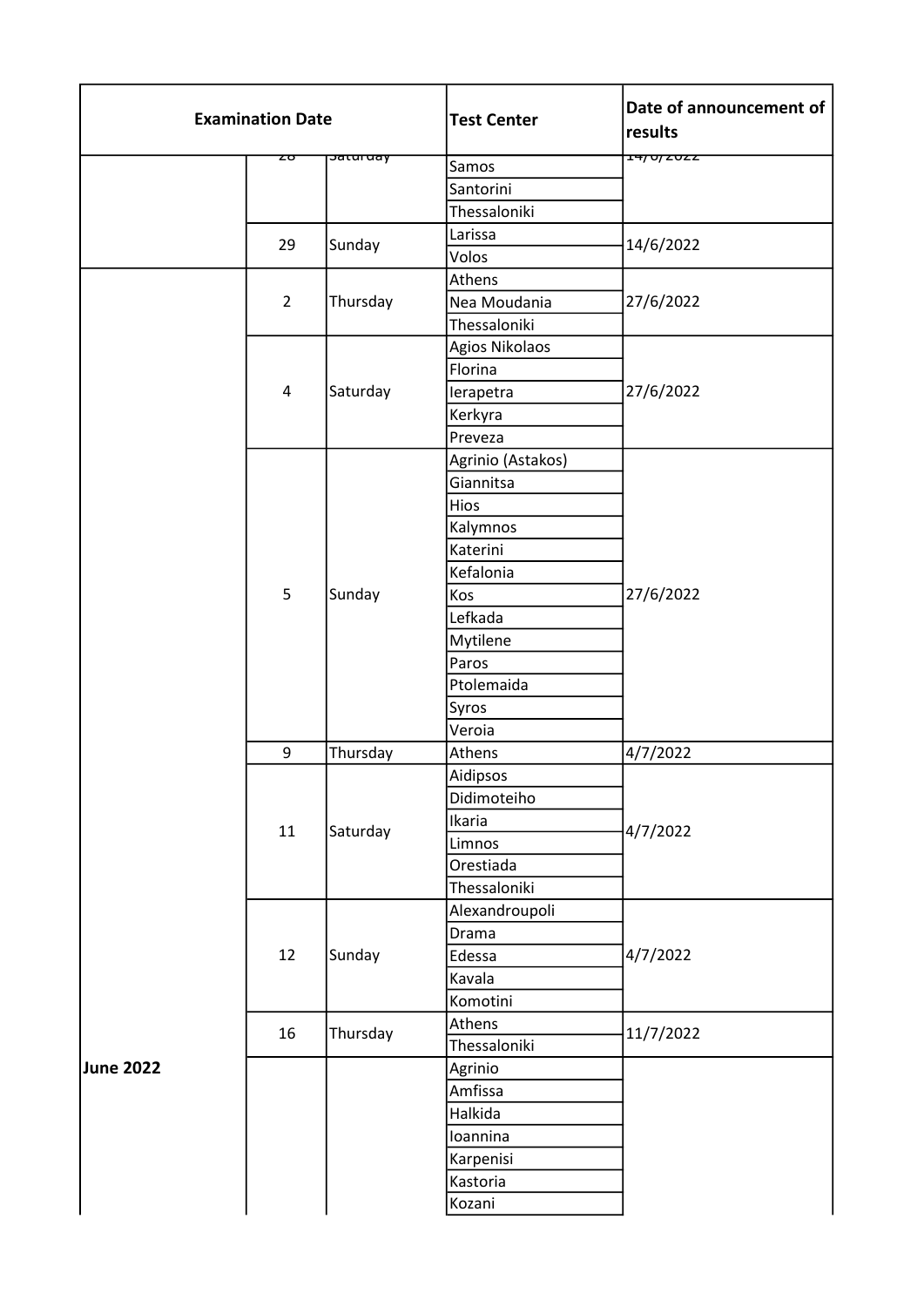| <b>Examination Date</b> |                |                | <b>Test Center</b> | Date of announcement of<br>results |
|-------------------------|----------------|----------------|--------------------|------------------------------------|
|                         |                |                | Livadeia           |                                    |
|                         | 18             | Saturday       | Messolongi         | 11/7/2022                          |
|                         |                |                | Neapoli (Lakonias) |                                    |
|                         |                |                | Patra              |                                    |
|                         |                |                | Rhodes             |                                    |
|                         |                |                | Samos              |                                    |
|                         |                |                | Serres             |                                    |
|                         |                |                | Tripoli            |                                    |
|                         |                |                | Xanthi             |                                    |
|                         |                |                | Zakynthos          |                                    |
|                         |                |                | Arta               |                                    |
|                         |                |                | Igoumenitsa        |                                    |
|                         |                |                | Karditsa           |                                    |
|                         | 19             | Sunday         | Lamia              | 11/7/2022                          |
|                         |                |                | Nafpaktos          |                                    |
|                         |                |                | Nafplio            |                                    |
|                         |                |                | Sparti             |                                    |
|                         |                |                | Athens             |                                    |
|                         | 23             | Thursday       | Thessaloniki       | 18/7/2022                          |
|                         | 24             | Friday         | Thiva              | 18/7/2022                          |
|                         |                |                | Hania              |                                    |
|                         |                |                | Kalamata           |                                    |
|                         | 25             | Saturday       | Kalampaka          | 18/7/2022                          |
|                         |                |                | Korinthos          |                                    |
|                         |                |                | Larissa            |                                    |
|                         |                |                | Volos              |                                    |
|                         | 26             | Sunday         | Irakleio           | 18/7/2022                          |
|                         |                |                | Pyrgos             |                                    |
|                         | 30             | Thursday       | Thessaloniki       | 22/7/2022                          |
|                         | $\mathbf{1}$   | Friday         | Athens             | 22/7/2022                          |
|                         | $\overline{2}$ | Saturday       | Florina            | 22/7/2022                          |
|                         |                |                | Mytilene           |                                    |
|                         | $\overline{7}$ | Thursday       | Thessaloniki       | 29/7/2022                          |
|                         | 9              | Saturday       | Athens             | 29/7/2022                          |
|                         | 14             | Thursday       | Thessaloniki       | 5/8/2022                           |
|                         | 15             | Friday         | Athens             | 5/8/2022                           |
|                         | 16             | Saturday       | Larissa            | 5/8/2022                           |
|                         |                |                | Volos              |                                    |
|                         | 17             | Sunday         | Lamia              | 5/8/2022                           |
| July 2022<br>21         |                |                | Thessaloniki       |                                    |
|                         | Thursday       | Athens         | 29/8/2022          |                                    |
|                         |                |                | Hania              |                                    |
|                         |                | 23<br>Saturday | Ioannina           |                                    |
|                         |                |                | Kerkyra            |                                    |
|                         |                |                | Nafplio            | 29/8/2022                          |
|                         |                | Rethymno       |                    |                                    |
|                         |                |                | Pyrgos             |                                    |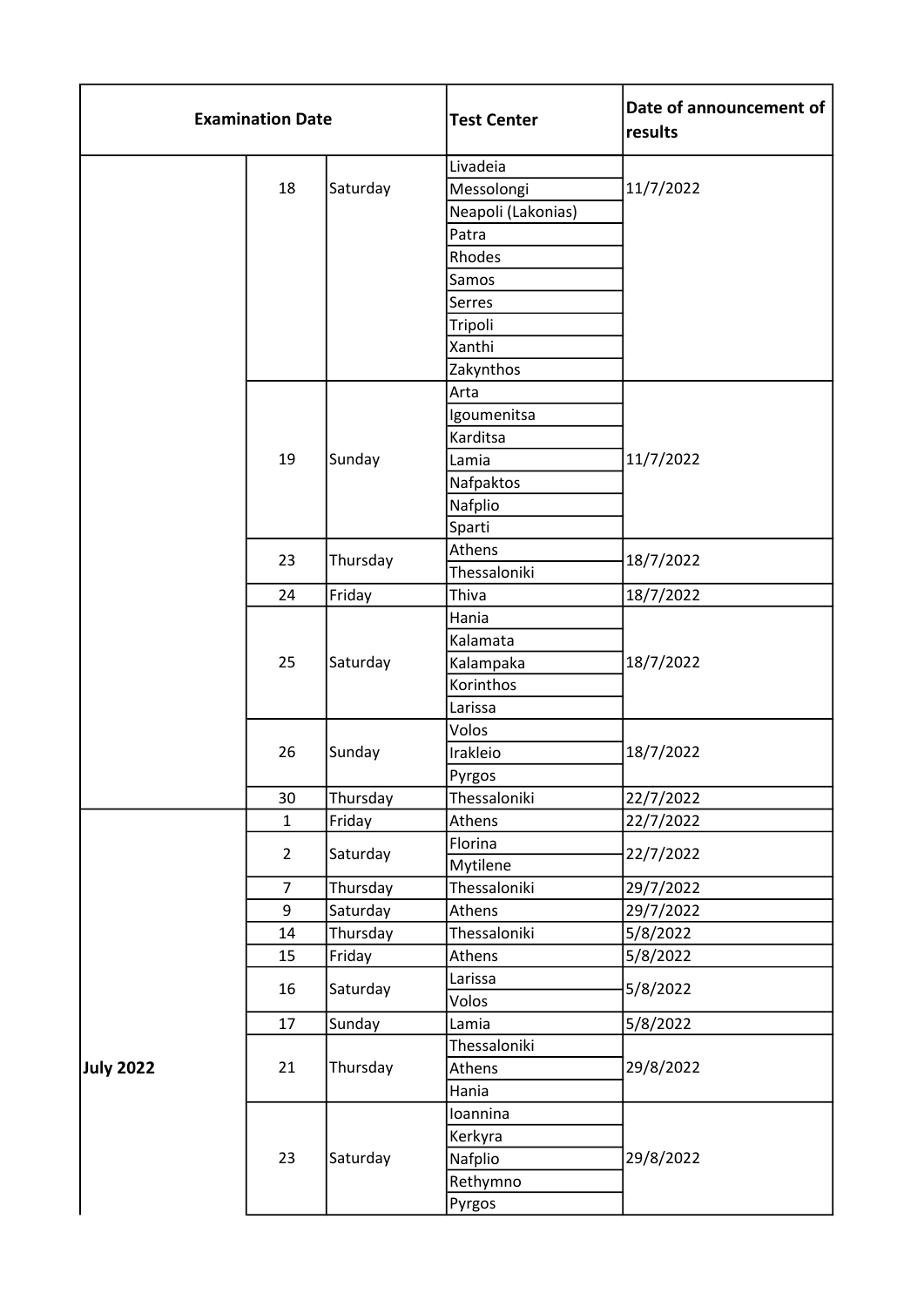| <b>Examination Date</b> |                | <b>Test Center</b> | Date of announcement of<br>results |            |
|-------------------------|----------------|--------------------|------------------------------------|------------|
|                         | 24             |                    | Kalamata                           |            |
|                         |                | Sunday             | Patra                              | 29/8/2022  |
|                         |                |                    | Irakleio                           |            |
|                         | 28             | Thursday           | Thessaloniki                       | 29/8/2022  |
|                         | 29             | Friday             | Athens                             | 29/8/2022  |
|                         | 4              | Thursday           | Thessaloniki                       | 2/9/2022   |
| August 2022             | 5              | Friday             | Athens                             | 2/9/2022   |
|                         | 25             | Thursday           | Thessaloniki                       | 7/9/2022   |
|                         | 26             | Friday             | Athens                             | 7/9/2022   |
|                         | $\mathbf{1}$   | Thursday           | Thessaloniki                       | 14/9/2022  |
|                         | $\overline{2}$ | Friday             | Athens                             | 14/9/2022  |
|                         | 8              | Thursday           | Thessaloniki                       | 21/9/2022  |
|                         | 10             | Saturday           | Athens                             | 21/9/2022  |
|                         | 15             | Thursday           | Thessaloniki                       | 28/9/2022  |
|                         | 16             | Friday             | Athens                             | 28/9/2022  |
| September 2022          |                | Saturday           | Hania                              |            |
|                         | 17             |                    | Ioannina                           | 28/9/2022  |
|                         |                |                    | Patra                              |            |
|                         | 18             | Sunday             | Irakleio                           | 28/9/2022  |
|                         | 22             | Thursday           | Thessaloniki                       | 5/10/2022  |
|                         | 23             | Friday             | Athens                             | 5/10/2022  |
|                         | 29             | Thursday           | Thessaloniki                       | 12/10/2022 |
|                         | 30             | Friday             | Athens                             | 12/10/2022 |
|                         | 6              | Thursday           | Thessaloniki                       | 19/10/2022 |
|                         |                |                    | Athens                             |            |
|                         |                |                    | Halkida                            |            |
|                         | 8              | Saturday           | Hios                               | 19/10/2022 |
|                         |                |                    | Mytilene                           |            |
|                         |                |                    | Rhodes                             |            |
|                         | 13             | Thursday           | Thessaloniki                       | 31/10/2022 |
|                         |                |                    | Alexandroupoli                     |            |
|                         |                |                    | Athens                             |            |
|                         |                |                    | Ioannina                           |            |
|                         | 15             |                    | Katerini                           | 31/10/2022 |
|                         |                | Saturday           | Larissa                            |            |
|                         |                |                    | Nafplio                            |            |
| October 2022            |                |                    | Nea Moudania                       |            |
|                         |                |                    | Sparti                             |            |
|                         |                |                    | Kalampaka                          |            |
|                         |                |                    | Pyrgos                             |            |
|                         |                |                    | Agrinio                            |            |
|                         |                |                    | Kalamata                           |            |
|                         |                |                    | Komotini                           |            |
|                         | 16             | Sunday             | Korinthos                          | 31/10/2022 |
|                         |                |                    | Patra                              |            |
|                         |                |                    | Volos                              |            |
|                         |                |                    | Xanthi                             |            |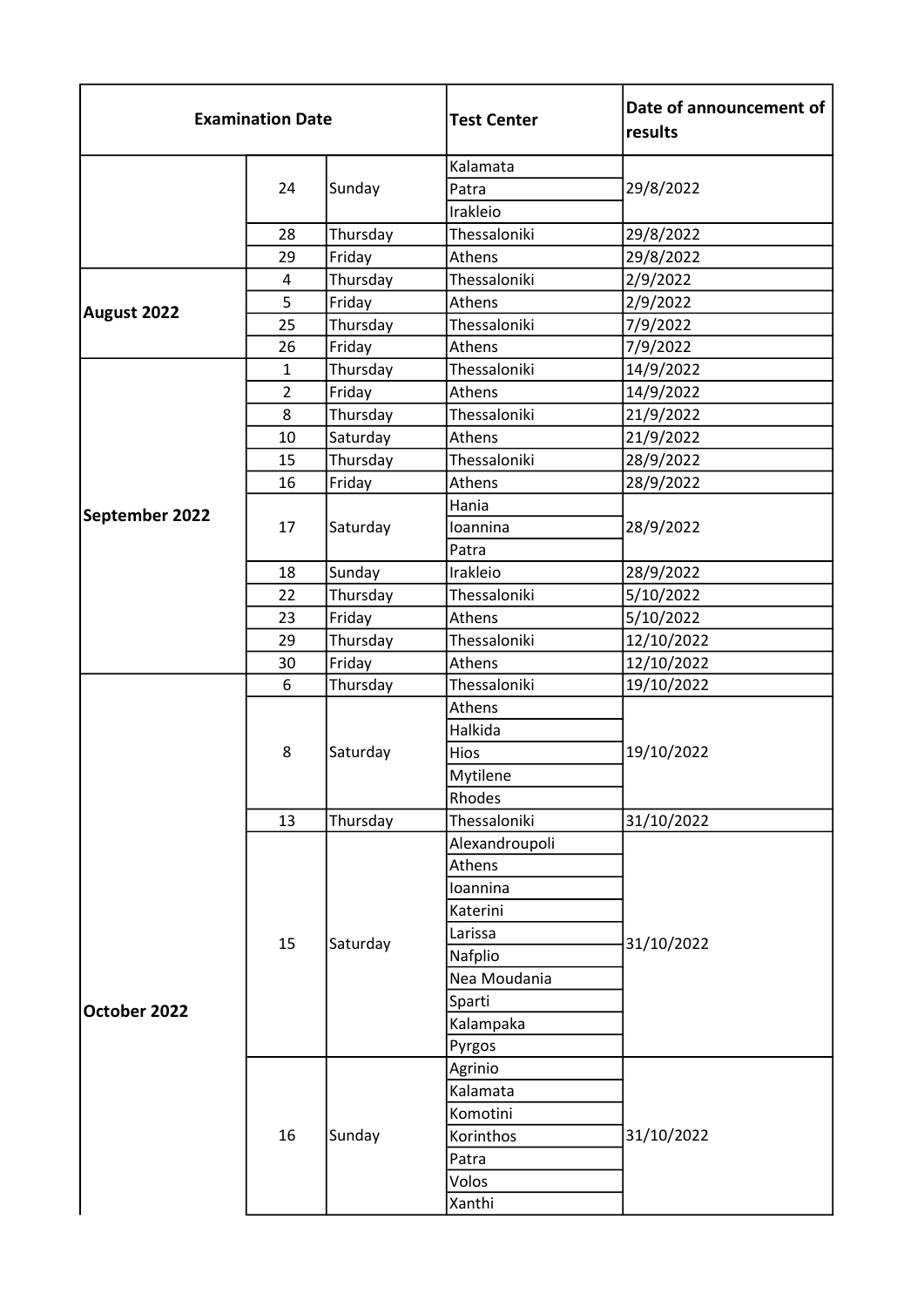| <b>Examination Date</b> |              |          | <b>Test Center</b> | Date of announcement of<br>results |
|-------------------------|--------------|----------|--------------------|------------------------------------|
|                         | 20           | Thursday | Thessaloniki       | 3/11/2022                          |
|                         |              |          | Athens             |                                    |
|                         | 21           |          | Drama              |                                    |
|                         |              | Friday   | Kavala             | 3/11/2022                          |
|                         |              |          | Veroia             |                                    |
|                         | 27           | Thursday | Athens             | 10/11/2022                         |
|                         | 3            | Thursday | Thessaloniki       | 16/11/2022                         |
|                         | 4            | Friday   | Athens             | 16/11/2022                         |
|                         |              |          | Agios Nikolaos     |                                    |
|                         |              |          | Florina            |                                    |
|                         |              |          | Kastoria           |                                    |
|                         | 5            | Saturday | <b>Kilkis</b>      | 16/11/2022                         |
|                         |              |          | Kozani             |                                    |
|                         |              |          | Irakleio           |                                    |
|                         |              |          | Polygyros          |                                    |
|                         | 6            | Sunday   | Hania              | 16/11/2022                         |
| November 2022           |              |          | Sitia              |                                    |
|                         | 10           | Thursday | Athens             | 23/11/2022                         |
|                         |              |          | Thessaloniki       |                                    |
|                         | 12           | Saturday | Giannitsa          | 23/11/2022                         |
|                         |              |          | Ioannina           |                                    |
|                         | 18           | Friday   | Athens             | 30/11/2022                         |
|                         | 19           | Saturday | Pyrgos             | 30/11/2022                         |
|                         | 24           | Thursday | Athens             | 7/12/2022                          |
|                         |              |          | Thessaloniki       |                                    |
|                         | 26           | Saturday | Edessa             | 7/12/2022                          |
|                         |              |          | Serres             |                                    |
|                         | $\mathbf{1}$ | Thursday | Athens             | 14/12/2022                         |
|                         |              |          | Thessaloniki       |                                    |
|                         | 8            | Thursday | Athens             | 21/12/2022                         |
|                         |              |          | Thessaloniki       |                                    |
|                         | 15           | Thursday | Thessaloniki       | 16/1/2023                          |
|                         | 16           | Friday   | Hania              | 16/1/2023                          |
|                         |              |          | Agrinio            |                                    |
|                         |              |          | Alexandroupoli     |                                    |
|                         |              |          | Amfissa            |                                    |
|                         |              |          | Halkida            |                                    |
|                         |              |          | Hios               |                                    |
|                         |              |          | Igoumenitsa        |                                    |
|                         |              |          | Ioannina           |                                    |
|                         |              |          | Kalamata           |                                    |
|                         |              |          | Katerini           |                                    |
|                         |              |          | Kefalonia          |                                    |
|                         |              |          | Kerkyra            |                                    |
|                         | 17           | Saturday | Lamia              | 16/1/2023                          |
|                         |              |          | Larissa            |                                    |
|                         |              |          | Lefkada            |                                    |